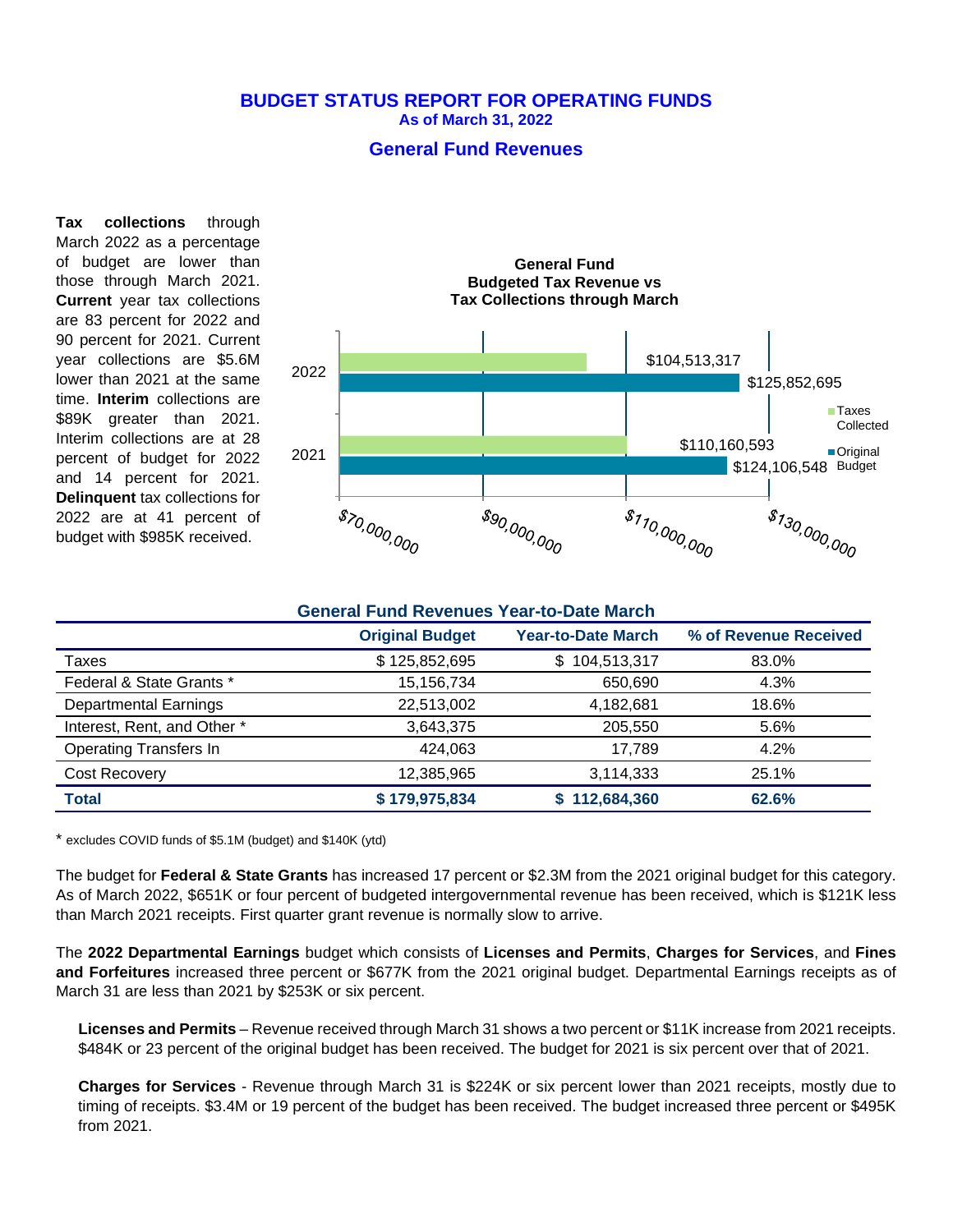**Fines and Forfeitures** – Actual receipts through March are \$40K or 13.5 percent less than 2021 receipts. The budget for this category increased three percent or \$59K over 2021. \$255K or 14 percent of the budget has been received.

**Miscellaneous Revenues** - Actuals are \$75K or 27 percent less than 2021 receipts. The budget for this category increased seven percent or \$263K over 2021. \$206K or six percent of the budget has been received.

# General Fund Expenditures



The **Operating expenditures**  budget for 2022 is \$1.4M or one percent higher than the original 2021 budget. Operating expenditures through March 31, 2022 total \$36.6M or 20 percent of budget. Actual expenditures are \$1.8M less than 2021, net of COVID expenditures.

| General Fund Expenditures Year-to-Date March |                        |                    |            |  |  |
|----------------------------------------------|------------------------|--------------------|------------|--|--|
|                                              | <b>Original Budget</b> | Year-to-Date March | % Expended |  |  |
| Personnel *                                  | \$116,502,472          | \$21,785,240       | 18.7%      |  |  |
| Materials and Services *                     | 39,220,282             | 8,283,543          | 21.1%      |  |  |
| Contributions, Grants, Subsidies *           | 4,951,073              | 1,160,325          | 23.4%      |  |  |
| Fleet / Capital Leases                       | 1,910,736              | 450,305            | 23.6%      |  |  |
| <b>Operating Transfers Out</b>               | 17,974,319             | 4,440,472          | 24.5%      |  |  |
| <b>Allocated Costs</b>                       | 1,965,630              | 491.409            | 25.0%      |  |  |
| Total*                                       | 182,524,512            | \$36,571,294       | 20.0%      |  |  |

\*excludes unappropriated and COVID expenditures of \$4.9M (budget) and \$16K (ytd)

The **Materials and Services** budget increased one percent or \$524K from 2021. The Materials and Services expenditures through March 2022 are \$556K or six percent less than 2021.

The overall **Personnel Services** budget for 2022 increased two percent or \$2.7M from the 2021 original budget. The Salaries budget increased two percent. The budget for Retirement decreased as the result of a rate decrease. The budget for Standard Fringe Benefits increased as the result of a rate increase.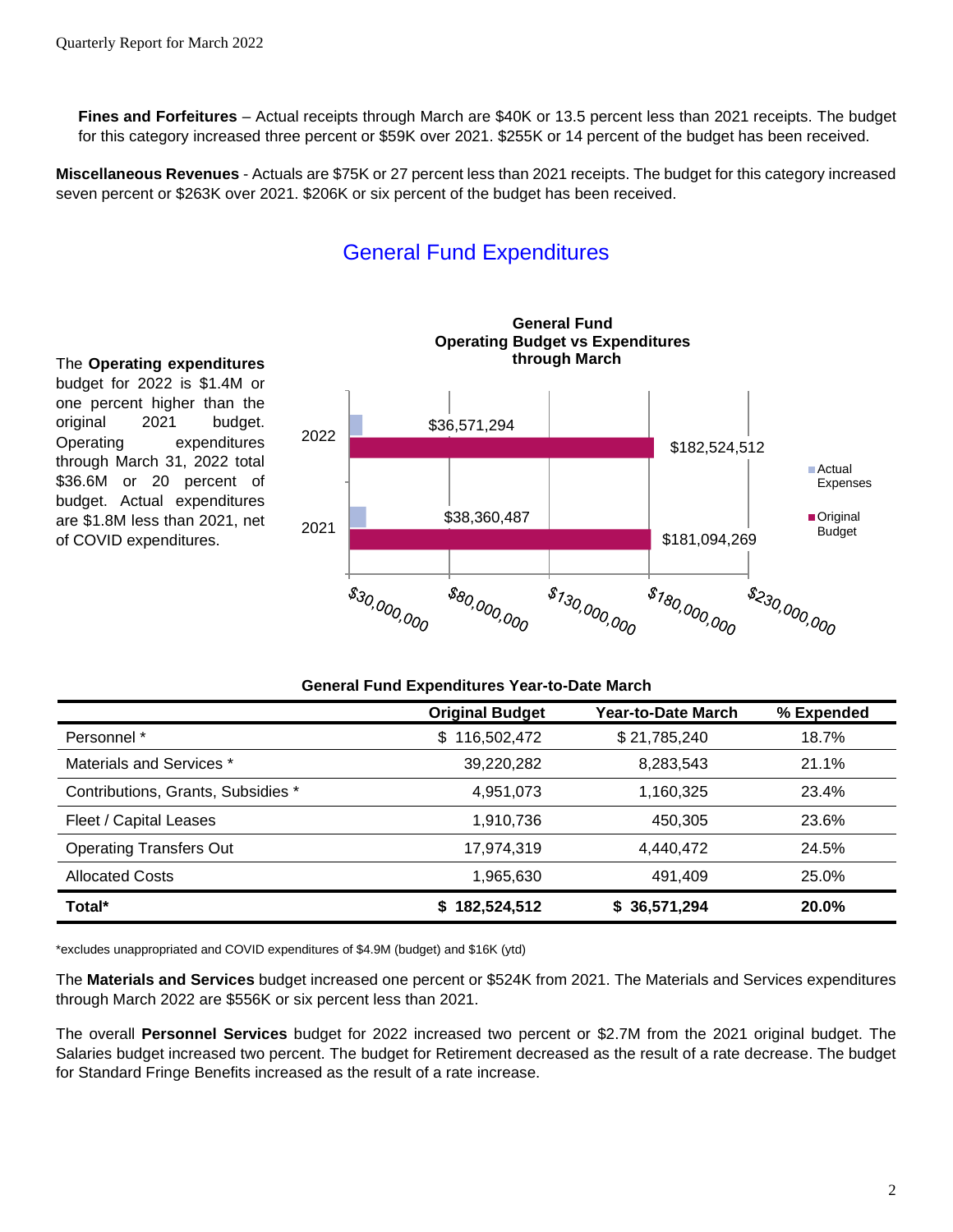|                              | 2022 Original<br><b>Budget</b> | 2022 Year-to-<br><b>Date March</b> | % Spent<br>2022 | 2021 Original<br><b>Budget</b> | 2021 Year-to-<br><b>Date March</b> | % Spent<br>2021 |
|------------------------------|--------------------------------|------------------------------------|-----------------|--------------------------------|------------------------------------|-----------------|
| Salaries *                   | 79,324,387<br>\$               | 14,065,857<br>\$.                  | 17.7%           | 78,093,724<br>\$.              | \$14,151,511                       | 18.2%           |
| Wages *                      | 3,003,966                      | 406,209                            | 13.5%           | 3,253,981                      | 428,073                            | 13.2%           |
| Overtime *                   | 2,609,856                      | 735,083                            | 28.2%           | 2,082,285                      | 783,569                            | 37.6%           |
| Standard Fringe Benefits *   | 18,536,219                     | 3,808,392                          | 20.5%           | 16,403,703                     | 3,494,905                          | 21.3%           |
| FICA *                       | 6,482,034                      | 1,340,388                          | 20.7%           | 6,378,151                      | 1,332,414                          | 20.9%           |
| Retirement *                 | 6,175,918                      | 1,329,217                          | 21.5%           | 7,280,617                      | 1,580,514                          | 21.7%           |
| <b>Workers' Compensation</b> | 370,092                        | 100,094                            | 27.0%           | 317,598                        | 79,609                             | 25.1%           |
| <b>Total</b>                 | 116,502,472                    | \$21,785,240                       | 18.7%           | \$113,810,059                  | \$21,880,595                       | 19.2%           |

## **Personnel Services Comparison**

\* excludes COVID expenditures of \$1.2M (budget) and \$16K (ytd)

The percent of budget spent in 2022 is less than 2021. All categories except overtime are on target for the percent of budget spent through March 31. Overtime at the Prison is \$31K greater than 2021 due to the high number of vacancies, which is 60 percent higher than that of the first quarter 2021. However, vacancies also contribute to a \$230K decrease in salaries at the Prison in comparison with 2021.

| <b>Analysis of Major Personnel Services Categories</b><br>March 2022 & 2021 |                 |               |                   |             |  |
|-----------------------------------------------------------------------------|-----------------|---------------|-------------------|-------------|--|
| Category                                                                    | 2022 Expenses   | 2021 Expenses | <b>Difference</b> | % Inc / Dec |  |
| <b>Salaries</b>                                                             | 14,065,857<br>S | \$14,181,511  | (115, 654)        | $-0.8%$     |  |
| <b>Fringe Benefits</b>                                                      | 3,808,392       | 3,494,905     | 313,487           | $9.0\%$     |  |
| Wages                                                                       | 406,209         | 428,073       | (21, 864)         | $-5.1%$     |  |
| Overtime/On-call                                                            | 735,083         | 783,569       | (48, 486)         | $-6.2%$     |  |
| Retirement                                                                  | 1,329,217       | 1,580,514     | (251, 297)        | $-15.9%$    |  |

## **General Fund Approved Full-time Positions and Vacancies**

| <b>Date</b> | <b>Approved</b><br><b>Positions</b> | Vacancies | % of Vacancies |
|-------------|-------------------------------------|-----------|----------------|
| March 2022  | 1.458.0                             | 213.2     | 14.6%          |
| March 2021  | 1.441.1                             | 126.7     | $8.8\%$        |

As the chart to the left indicates, the vacancy rate in March 2022 is 14.6 percent versus 8.8 percent in March 2021. Of the 213.2 current vacant positions, the Prison has 68 vacancies, Health Department has 22 vacancies, Sheriff has 18 vacancies, and the District

Justices have 17 vacancies. Emergency Services has 13.7 vacancies and Facilities has 12 vacancies. The District Attorney has eight vacancies and DCIS and Court Administration both have six vacancies each. There are three departments that each have five vacancies, two departments with four vacancies each, one department with three vacancies, three departments that have two vacancies each, ten departments that have one vacancy each, and one with 0.5 vacancy.